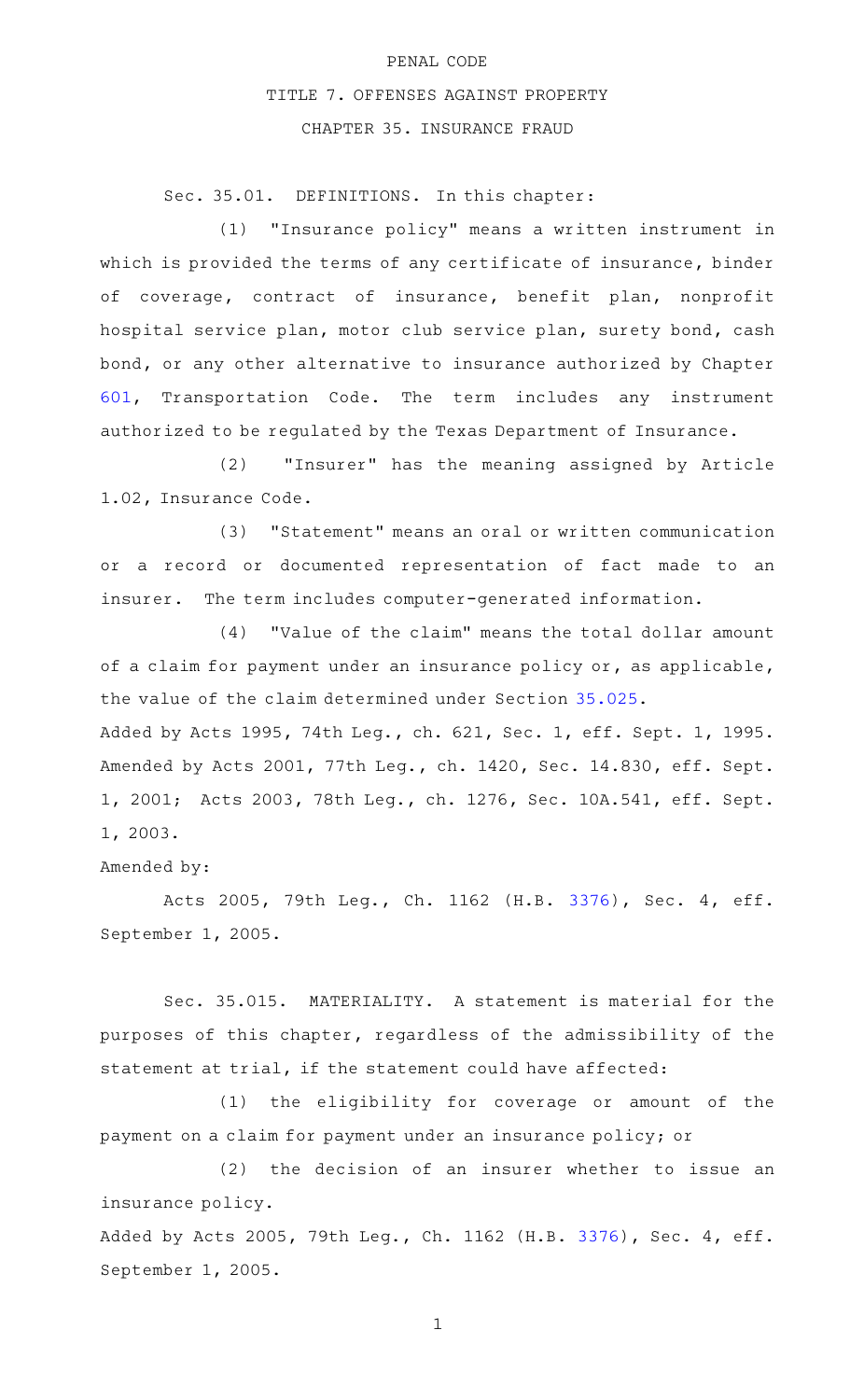Sec. 35.02. INSURANCE FRAUD. (a) A person commits an offense if, with intent to defraud or deceive an insurer, the person, in support of a claim for payment under an insurance policy:

(1) prepares or causes to be prepared a statement that:

(A) the person knows contains false or misleading material information; and

 $(B)$  is presented to an insurer; or

(2) presents or causes to be presented to an insurer a statement that the person knows contains false or misleading material information.

 $(a-1)$  A person commits an offense if the person, with intent to defraud or deceive an insurer and in support of an application for an insurance policy:

(1) prepares or causes to be prepared a statement that:

(A) the person knows contains false or misleading material information; and

 $(B)$  is presented to an insurer; or

(2) presents or causes to be presented to an insurer a statement that the person knows contains false or misleading material information.

(b) A person commits an offense if, with intent to defraud or deceive an insurer, the person solicits, offers, pays, or receives a benefit in connection with the furnishing of goods or services for which a claim for payment is submitted under an insurance policy.

(c) An offense under Subsection (a) or (b) is:

 $(1)$  a Class C misdemeanor if the value of the claim is less than \$100;

 $(2)$  a Class B misdemeanor if the value of the claim is \$100 or more but less than \$750;

 $(3)$  a Class A misdemeanor if the value of the claim is \$750 or more but less than \$2,500;

(4) a state jail felony if the value of the claim is \$2,500 or more but less than \$30,000;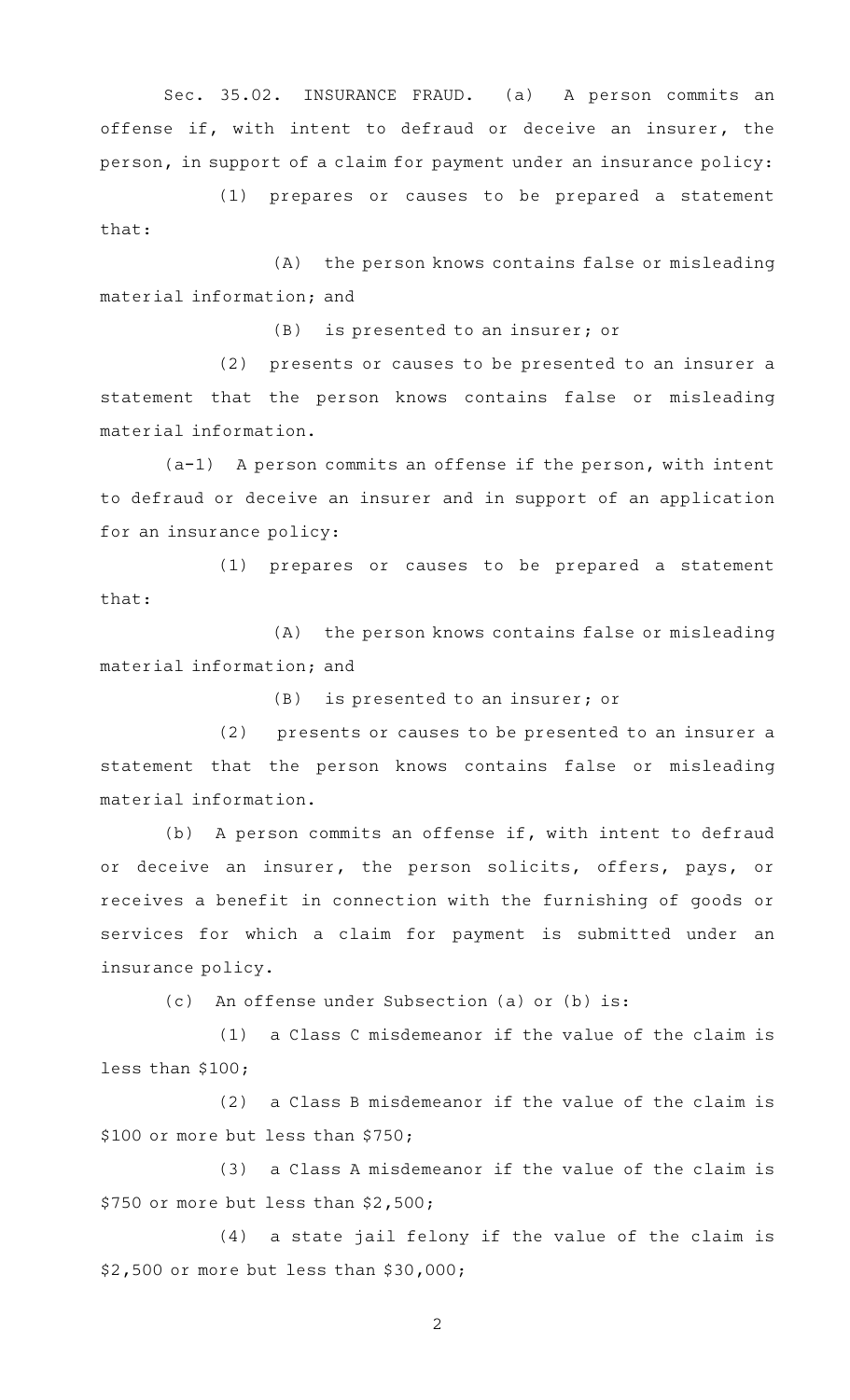(5) a felony of the third degree if the value of the claim is \$30,000 or more but less than \$150,000;

(6) a felony of the second degree if the value of the claim is \$150,000 or more but less than \$300,000; or

(7) a felony of the first degree if:

(A) the value of the claim is  $$300,000$  or more; or

(B) an act committed in connection with the commission of the offense places a person at risk of death or serious bodily injury.

(d) An offense under Subsection (a-1) is a state jail felony.

(e) The court shall order a defendant convicted of an offense under this section to pay restitution, including court costs and attorney 's fees, to an affected insurer.

(f) If conduct that constitutes an offense under this section also constitutes an offense under any other law, the actor may be prosecuted under this section, the other law, or both.

(g) For purposes of this section, if the actor proves by a preponderance of the evidence that a portion of the claim for payment under an insurance policy resulted from a valid loss, injury, expense, or service covered by the policy, the value of the claim is equal to the difference between the total claim amount and the amount of the valid portion of the claim.

(h) If it is shown on the trial of an offense under this section that the actor submitted a bill for goods or services in support of a claim for payment under an insurance policy to the insurer issuing the policy, a rebuttable presumption exists that the actor caused the claim for payment to be prepared or presented. Added by Acts 1995, 74th Leg., ch. 621, Sec. 1, eff. Sept. 1, 1995. Amended by Acts 2003, 78th Leg., ch. 605, Sec. 1, eff. Sept. 1, 2003.

Amended by:

Acts 2005, 79th Leg., Ch. 1162 (H.B. [3376](http://www.legis.state.tx.us/tlodocs/79R/billtext/html/HB03376F.HTM)), Sec. 4, eff. September 1, 2005.

Acts 2015, 84th Leg., R.S., Ch. 1251 (H.B. [1396](http://www.legis.state.tx.us/tlodocs/84R/billtext/html/HB01396F.HTM)), Sec. 25, eff. September 1, 2015.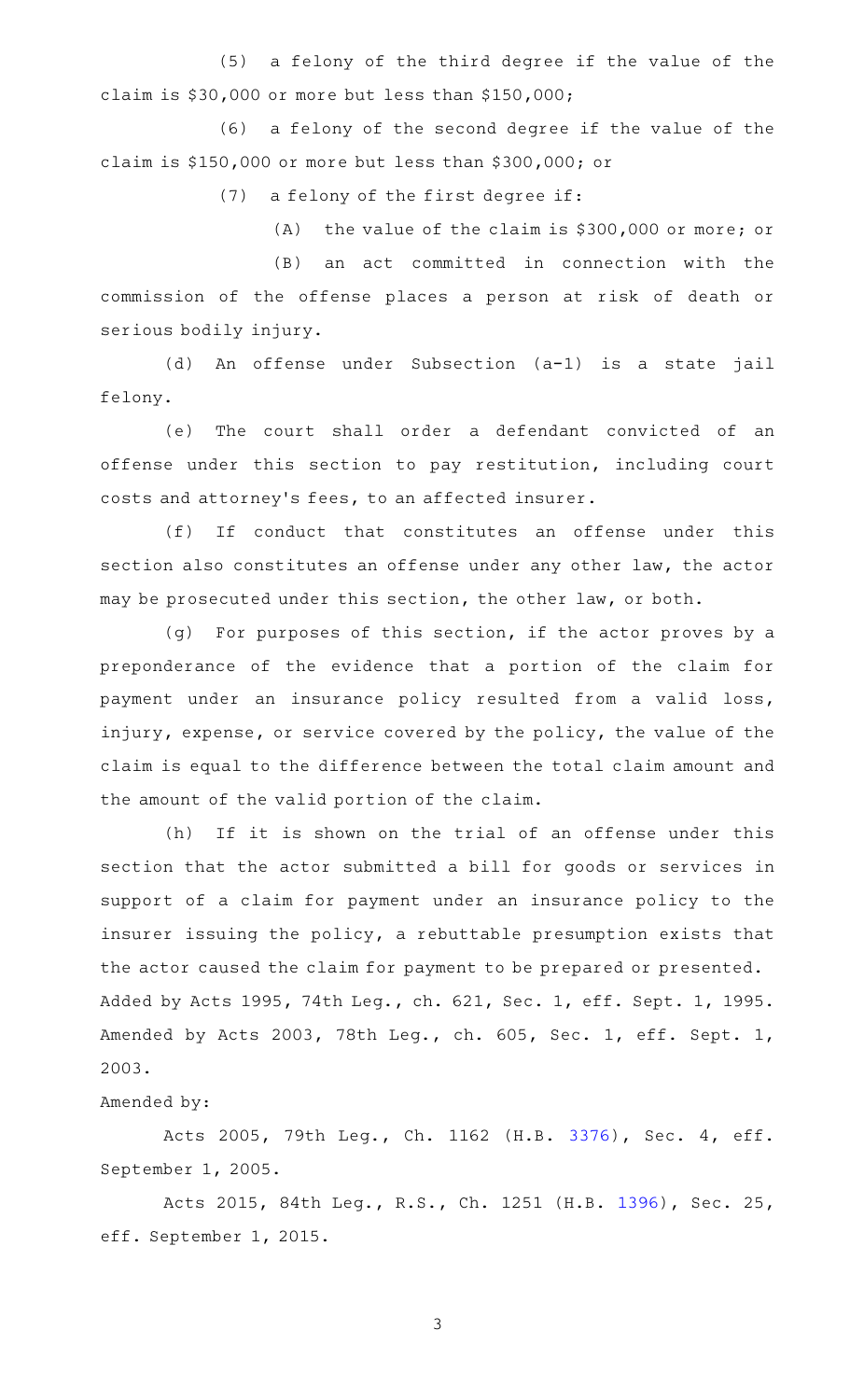Sec. 35.025. VALUE OF CLAIM. (a) Except as provided by Subsection (b) and subject to Subsection (c), for the purposes of Section [35.02](http://www.statutes.legis.state.tx.us/GetStatute.aspx?Code=PE&Value=35.02)(c), if the value of a claim is not readily ascertainable, the value of the claim is:

 $(1)$  the fair market value, at the time and place of the offense, of the goods or services that are the subject of the claim; or

(2) the cost of replacing the goods or services that are the subject of the claim within a reasonable time after the claim.

(b) If goods or services that are the subject of a claim cannot be reasonably ascertained under Subsection (a), the goods or services are considered to have a value of \$750 or more but less than \$2,500.

(c) If the actor proves by a preponderance of the evidence that a portion of the claim for payment under an insurance policy resulted from a valid loss, injury, expense, or service covered by the policy, the value of the claim is equal to the difference between the total claim amount and the amount of the valid portion of the claim.

Added by Acts 2005, 79th Leg., Ch. 1162 (H.B. [3376\)](http://www.legis.state.tx.us/tlodocs/79R/billtext/html/HB03376F.HTM), Sec. 4, eff. September 1, 2005.

## Amended by:

Acts 2015, 84th Leg., R.S., Ch. 1251 (H.B. [1396](http://www.legis.state.tx.us/tlodocs/84R/billtext/html/HB01396F.HTM)), Sec. 26, eff. September 1, 2015.

Sec. 35.03. AGGREGATION AND MULTIPLE OFFENSES. (a) When separate claims in violation of this chapter are communicated to an insurer or group of insurers pursuant to one scheme or continuing course of conduct, the conduct may be considered as one offense and the value of the claims aggregated in determining the classification of the offense. If claims are aggregated under this subsection, Subsection (b) shall not apply.

(b) When three or more separate claims in violation of this chapter are communicated to an insurer or group of insurers pursuant to one scheme or continuing course of conduct, the conduct may be considered as one offense, and the classification of the